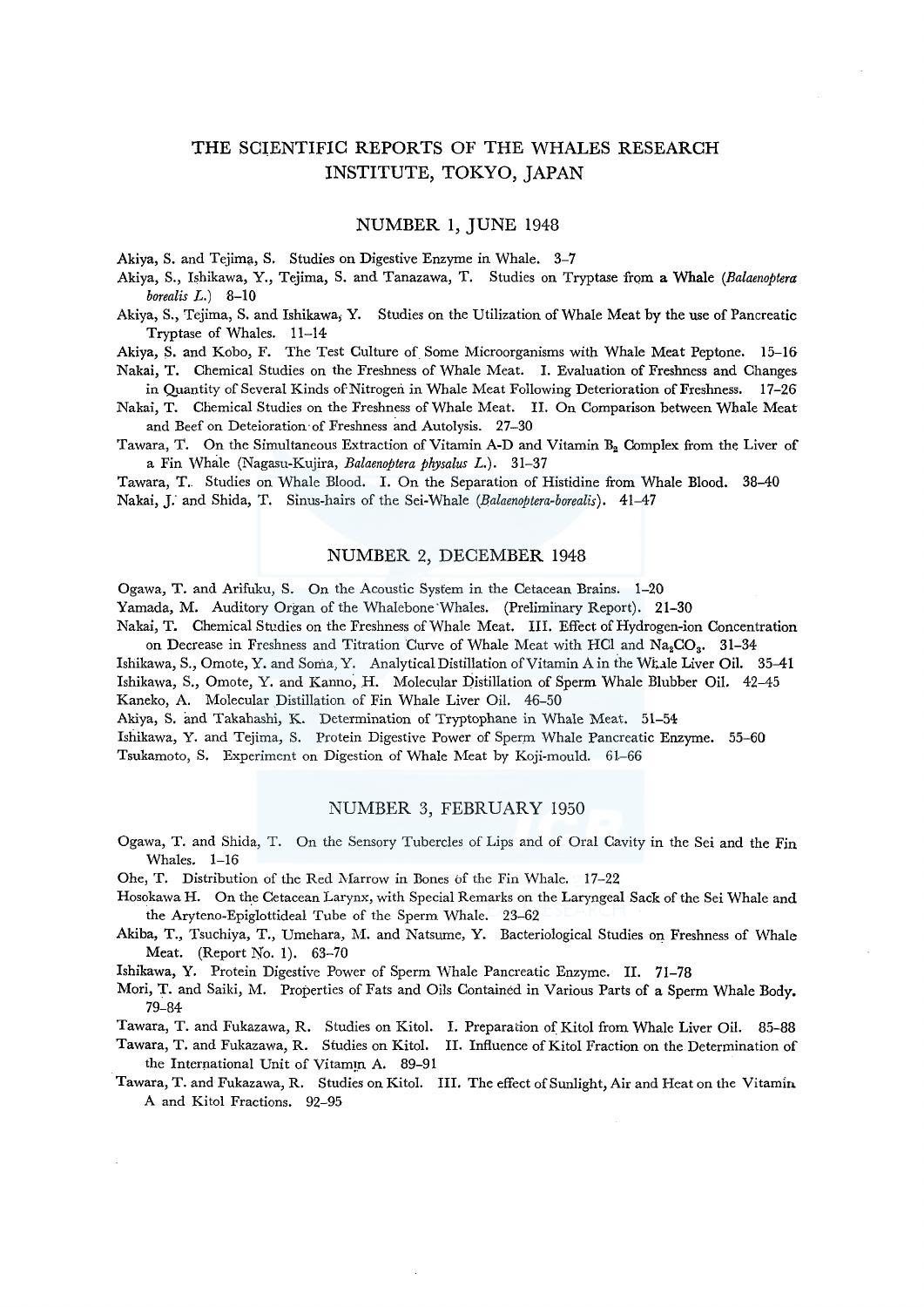Tawara, T. On the Respiratory Pigments of Whale (Studies on Whale Blood II.) 96-101

·Yoshida, M. Research on Methionine in Whale. 102-105

Mizue, K. Factory Ship Whaling Around Bonin Islands in 1948. 106-118

Mizue, K. and Jimbo, H. Statistic Study of Foetuses of Whales. 119-131

Niahiwaki, M. and Hayashi, K. Biological Survey of Fin and Blue Whales Taken in the Antarctic Season 1947-48 by the Japanese Fleet. 132~190

# NUMBER 4, AUGUST 1950

Omura, H. On the Body Weight of Sperm and Sei Whales located in the Adjacent Waters of Japan. **1-13** 

Omura, H. Diatom Infection on Blue and Fin Whales in the Antarctic Whaling Area V (the Ross Sea Area). 14-26

Omura, H. Whales in the Adjacent Waters of Japan. 27-113

Nishiwaki, M. Determination of the Age of Antarctic Blue and Fin Whales by the Colour Changes in Crystalline Lens. 115-161

Nishiwaki, M. Age Characteristics in Baleen Plates. 162-183

Nishiwaki, M. On the Body Weight of Whales. 184-209

## NUMBER 5, JUNE 1951

- Akiba, T., Umehara, M. and Natsume, Y. Bacteriological Studies on Freshness of Whale Meat. (Report No. II). 1-4
- Hosokawa, H. On the Pelvic Cartilages of the Balaenoptera-Foetuses, with Remarks on the Specifical and Sexual Difference. 5-15
- Ohe, T. Iconography on the Abdominal Cavity and Viscera of the Balaenoptera, with Special Remarks upon the Peritoneal Coverings. 17-39
- Akiya, S. and Hoshino, O. Isolation of Histidine from Whale Blood Using 3, 4-Dichlorobenzene Sulfonic Acid. 41-47

Tawara, T. and Fukazawa, R. Studies on Kitol. IV. Purification of Kitol by Chromatographie. 49-51 Ishikawa, S., Omote, Y. and Okuda, H. Substances Related to Vitamin A in the Whale Liver Oil. 53-59 Ishikawa, S., Omote, Y., Kijima, M. and Okuda, H. Thermal Decomposition of Kitol. 61-69

Mizue, K. Grey Whales in the East Sea Area of Korea. 71-79

Mizue, K. Food of Whales (In the Adjacent Waters of Japan). 81-90

Nishiwaki, M. and Ohe T. Biological Investigatiqn on Blue Whales *(Bolaenoptera musculus)* and Fin Whales *(Balaenoptera physalus)* Caught by the Japanese Antarctic Whaling Fleets. 91-167

### NUMBER 6, DECEMBER 1951

Hosokawa, H. On the Extrinsic Eye Muscles of the Whaie, with Special Remarks upon the Innervation and Function of the Musculus Retractor Bulbi. 1-33

Murata, T. Histological Studies on the Respiratory Portions of the Lungs of Cetacea. 35-47

Kojima, T. On the Brain of the Sperm Whale *(Physeter catodon L.)* 49-72

Mizue, K. and Murata, T. Biological Investigation on the Whales Caught by the Japanese Antarctic Whaling Fleets Season 1949-50. 73-131

Nishiwaki, M. On the Periodic Mark on the Baleen Plates as the Sign of Annual Growth; 133-152

Nishiwaki, M. and Hibiya, T. On the Sexual Maturity of the Sperm Whales *(Physeter catodon)* found in the Adjacent Waters of Japan (I). 153-165

Nakai, T. Chemical Studies on Freshness of Whale Meat. IV. Some informations of *Achromobacter ubiquitrnn*  isolated from Whale Carcass. 167-176

Nakai, T. and Ono, H. The Effects of Electric Shock and Fatigue \_on Post-mortem Changes in Muscle. 177-185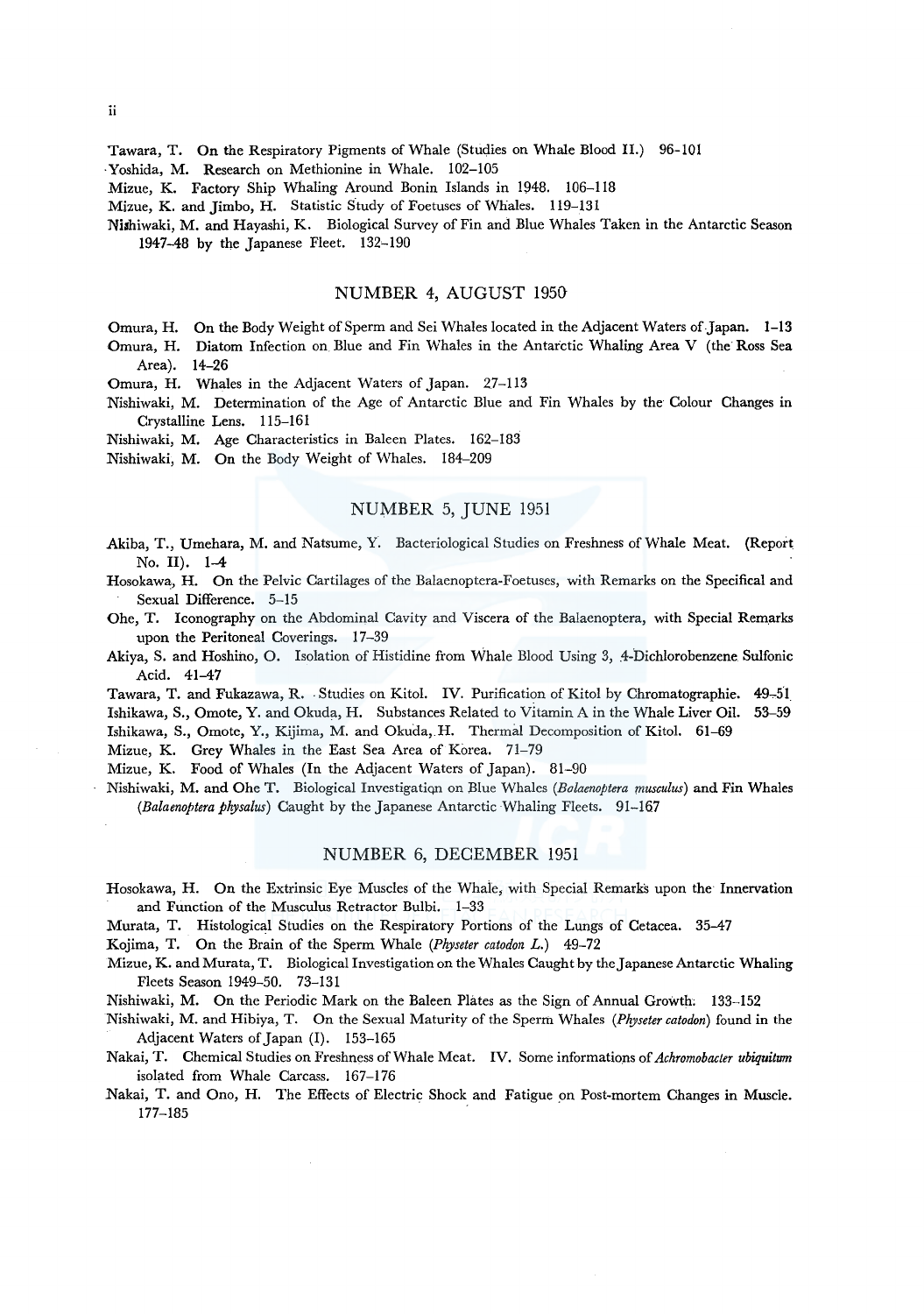- Omote, Y. Complete Recovery of Vitamin A from. Molecular Distillation Residue of Whale-liver Oil. 187- 191
- Omote, Y. Chemical Structure of Kitol (I). Double Bonds and Hydroxyl Groups. 193-198
- Hirata, M. Experimental Investigation on Flattened Head Harpoon an Attempt for Restraining Ricochet. 199-207

# NUMBER 7, JULY 1952

- Ogawa, T. On the Cardiac Nerves of Some Cetacea, with Special Reference to those of *Berardius bairdii*  Stejneger. 1-22
- Akiya, S., Hoshipo, 0. and Motohashi, N. On an Attempt to Preserve Whale Meat Freshness with 5-· Nitrofurfuriden Aminoguanidine from Decay. 23-30

Akiya, S. and Sawamura, R. Colorimetric Determination of 5-Nitro-2 furfurdiene Aminoguanidine. 31-36

- Tomiyama, S. and Takao, M. Studies on Utilization of Higher Fatty Alcohol from Sperm Whale Oil. 37-46
- Omote, Y. A Rapid Method for the Separate Determination of Vitamin A and Kitol in the Whale-liver Oil. 47-50

Arai, Y. and· Sakai, S. Whale Meat in Nutrition. 51-67

- Yamaguchi, K. and Fujino, K. On the Serological Constitution of Striped Dolphin *(Prodelphinus caeruleoalbus* (Meyen)) (I.) 69-77
- Nishimoto, S., Tozawa, M. and Kawakami, T. Food of Sei Whales *(Balaenoptera borealis)* Caught in the Bonin Island Waters. 79-85
- Nishiwaki, M. On the Age-Determination of Mystacoceti, Chiefly Blue and Fin Whales. 87-119
- Nishiwaki, M. and Hibiya, T. On the Sexual Maturity of the Sperm Whales *(Physeter catodon)* Found in the Adjacent Waters of Japan (II). 121-124
- Ohno, M. and Fujino, K. Biological Investigation on the Whales Caught by the Japanese Antarctic Whaling Fleets, Season 1950/51. 125-188

# NUMBER 8, JUNE 1953

Yamada, M. Contribution to the Anatomy of the Organ of Hearing of Whales. 1-79

Omura, H. Biological Study on Humpback Whales in the Antarctic Whaling Areas 1V and V. 81-102 Fujino, K. On the Serological Constitution of the Sei-, Fin-, Blue- and Humpback-Whales (I). 103-125 Ogawa, T. On the Presence and Disappearance of the Hind Limb *in* the Cetacean Embryos. 127-13:? Nishiwaki, M. and Yagi, T. On the Age and the Growth of Teeth in a Dolphin, *Prodelphinus caeruleo-albus).*   $(I)$ . 133–146

- Kakuwa, Z., Kawakami, T. and Iguchi, K. Biological Investigation on the Whales Caught by the Japanese Antarctic Whaling Fleets in the 1951-52 Season. 147-213
- Nishiwaki, M. Hermaphroditism in a Dolphin *(Prodelphinus caeruleo-albus).* 215-218

# NUMBER 9, JUNE 1954

Akiya, S., Hoshino, 0. and Motohashi, N. Attempt to Preserve Freshness of Whale Meat with Germicides. II. 1-10

- Ogawa, T. On the Musculature of the Sinus Venosus and its Continuation with the So-called Conducting-System of the Whale's Heart. 11-35
- Yamada, M. Some· Remarks on the Pygmy Sperm Whale, *Kogia.* 37-58

Yamada, M. An Account of a Rare Porpoise, *Feresa* Gray from Japan. 59-88

Omura, H. and Fujino, K. Sei Whales in the Adjacent Waters of Japan. II. Further Studies on the External Characters. 89-103

fujino, K. On the Serological Constitution of the Sperm- and Baired Beaked~Whales (I) Blood Groups.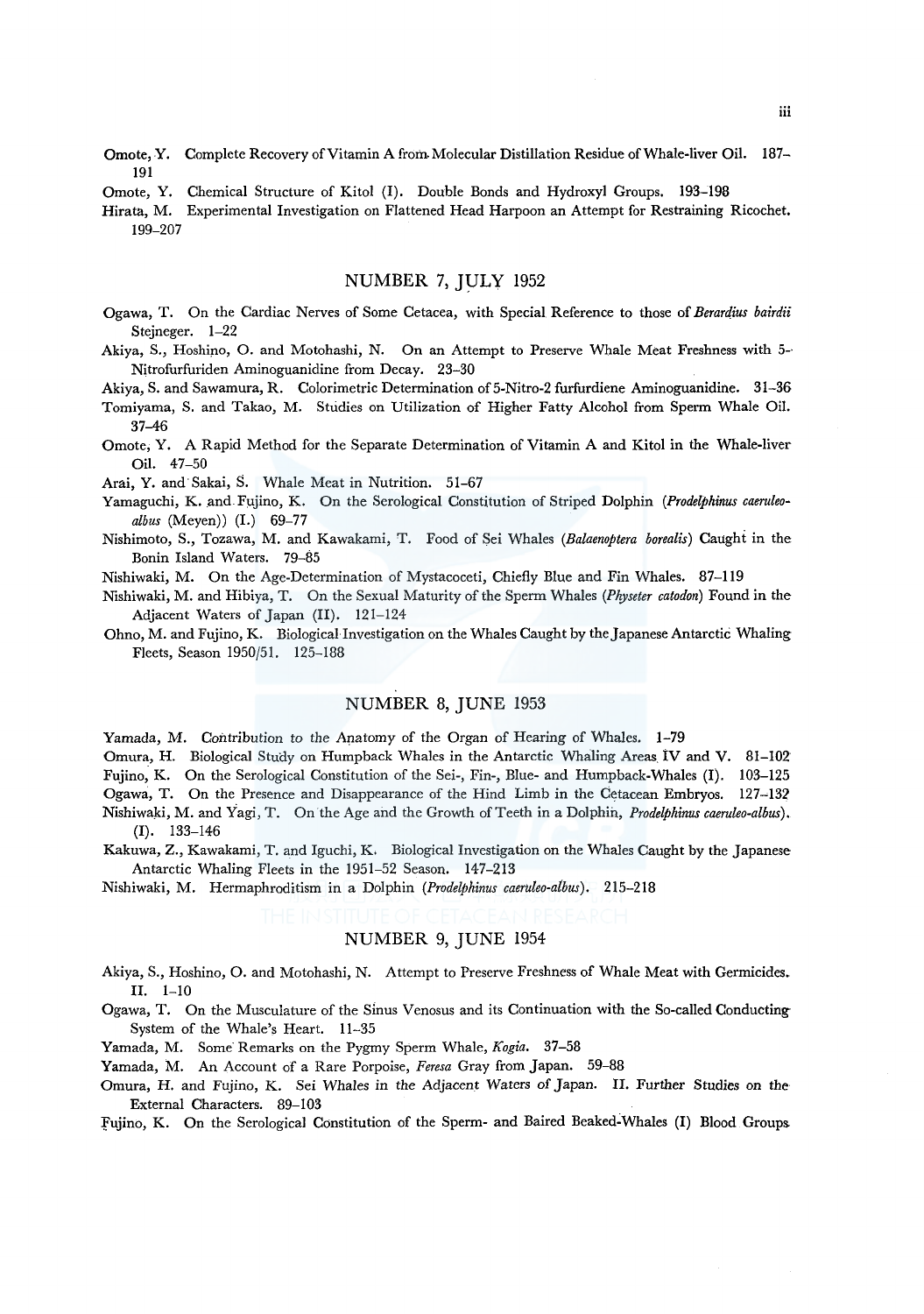of the Sperm- and Baired Beaked-Whales. 105-120

- Fujino, K. On the Body Proportions of the Fin Whales *(Balaenoptera physalus* (L) Caught in the Northern Pacific Ocean (I) (Preliminary Report). 121-163
- Nishiwaki, M., Hibiya, T. and Kimura, S. On the Sexual Maturity of the Sei Whale of the Bonin waters. 165-177
- Uda, M. Studies of the Relation between the Whaling Grounds and the Hydrographical Conditions (I). 179-187

#### NUMBER 10, JUNE 1955

Hosokawa, H. Cross-Section of a 12 mm. Dolphin Embryo. 1-68

Nemoto, T. White Scars on Whales (I) Lamprey Marks. 69-77

- Omura, H. and Nemoto, T. Sei Whales in the Adjacent Waters of Japan. III. Relation between Movement and Water Temperature of the Sea. 79-87
- Omura, H., Fujino, K. and Kimura, S. Beaked Whale *Berardius bairdi* of Japan, with Notes *onZ,iphius cavirostris.*  89-132

Fujino, K. On the Body Weight of the Sei Whales Located in the Adjacent Waters of Japan (11). 133-141 Nishiwaki, M. On the Sexual Maturity of the Antarctic Male Sperm Whale *(Physeter catodon* L.) 143-149 Ohta, K. and Others. Composition of Fin Whale Milk. 151-167

# NUMBER 11, JUNE 1956

Omura, H. and Sakiura, H. Studies on the Little Piked Whale from the Coast of Japan. 1-37

- Nishiwaki, M., Hibiya, T. and Kimura, S. On the Sexual Maturity of the Sperm Whale *(Physeter catodon)*  Found in the North Pacific. 39-46
- Fujino, K. On the Body Proportions of the Sperm Whales *(Physeter catodon).* 47-83
- Fujino, K. On the Serological Constitution of the Fin Whales II. Further Studies on Blood Groups. 85-98
- Nemoto, T. On the Diatoms of the Skin Film of Whales in the Northern Pacific. 99-132
- Hoshina, T. and Sugiura, Y. On a Skin Disease and a Nematode Parasite of a Dolphin, *Tursiops truncatus*  (Montagu, 1821). 133-138
- Iwai, E. Descriptions on Unidentified Species of Dibranchiate Cephalopods. I. An Oegopsiden Squid belonging to the Genus *Architeuthis.* 139-151
- Iwai, E. Descriptions on Unidentified Species of Dibranchiate Cephalopods. II. A Cranchiidae Squid of the Genus *Taonius.* 153-161
- Uda, M. and Nasu, K. Studies of the Whaling Grounds in the Northern Sea-Region of the Pacific Ocean in Relation to the Meteorological and Oceanographic Conditions. (Part I). 163-179

Kimura, S. and Nemoto, T. Note on a Minke Whale Kept Alive in Aquarium. 181-189

Ishikawa, Y. A Characteristic Property of Whale Oils concerning the Absorption of Gases. I. On the Absorption of Carbon Dioxide by Whale Oils. 191-213

## NUMBER 12, JUNE 1957

Omura, H. Osteological Study of the Little Piked Whale from the Coast of Japan. 1--21

- Nishiwaki, M. Age Characteristics of Ear Plugs of Whales. 23-32
- Nemoto, T. Foods of Baleen Whales in the Northern Pacific. 33-89
- Nasu, K. Oceanographic Conditions of the Whaling Grounds in the Waters Adjacent to Aleutian Islands and the Bering Sea in Summer of 1955. 91-101
- Kimura, S. The Twinning in Southern Fin Whales. 103-125
- Ichihara, T. An Application of Linear Discriminant Function to External Measurements of Fin Whale. 127-189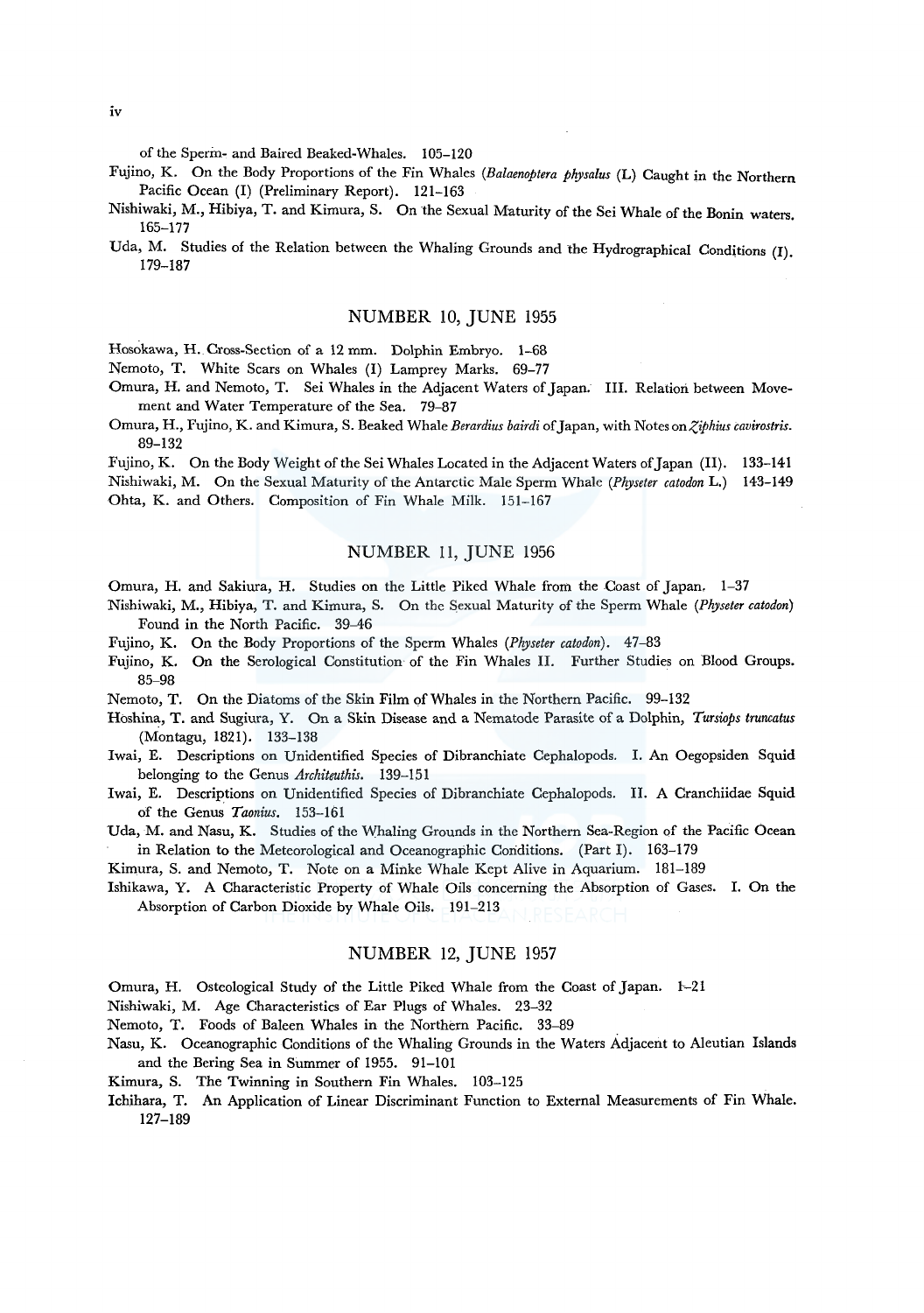Nishiwaki, M. Very Small Embryo of Cetacea. 191-192

Nishiwaki, M. One-eyed Monster of Fin Whale. 193-195

- Ogawa, T. and Kamiya, T. A Case of the Cachalot with Protruded Rudimentary Hind Limbs. 197-208
- Uda, M. and Dairokuno, A. Studies of the Relation between the Whaling Grounds and the Hydrographic Conditions. (II) A study of the Relation between the Whaling Grounds off Kinkazan and the Boundary of Water Masses. 209-224
- Abe, T. Notes on Fishes from the Stomachs of Whales Taken in the Antarctic. I. *Xenocyttus nemotoi,* a New Genus and New Species of Zeomorph Fish of the Subfamily *Oreosominae* (Goode and Bean, 1895). 225- 233
- Tsuyuki, H. On the Oils Contained in Various Blubbers of Northern Elephant Seal, *Mirounga angustirostris.*  235-240

### NUMBER 13, SEPTEMBER 1958

Omura, H. North Pacific Right Whale. 1-52

- Nishiwaki, M. and Kamiya, T. A Beaked Whale *Mesoplodon* Stranded at Oiso Beach, Japan. 53-83
- Nishiwaki, M. and Handa, C. Killer Whales Caught in the Coastal Waters off Japan for Recent 10 Years. 85-96
- Ohsumi, S. (Kimura) Nishiwaki, M. and Hibiya, T. Growth of Fin Whale in the Northern Pacific. 97-133
- Nishiwaki, M., Hibiya, T. and Ohsumi, S. (Kimura). Age Study of Sperm Whale Based on Reading of Tooth Laminations. 135-153
- Nishiwaki, M., lchihara, T. and Ohsumi, S. (Kimura). Age Studies of Fin Whale Based on Ear Plug. 155-169
- Fujino, K. On the Serological Constitution of Fin Whale III. Human B Blood Group Substances in Erythrocytes and Some Notes on Anti-fin Ju Specific Antibodies. 171-184

Nemoto, T. *Cocconeis* Diatoms Infected on Whales in the Antarctic. 185-191.

Nemoto, T. and Nasu, K. *Thysanoessa macrura* as a Food of Baleen Whales in the Antarctic. 193-199

Ichihara, T. Gray Whale Observed in the Bering Sea. 201-205

Ohsumi, S. (Kimura). A Descendant of Moby Dick or a White Sperm Whale. 207-209

Nasu K. Deformed Lower Jaw of Sperm Whale. 211-212

- Omura, H. Note on Embryo of Baird's Beaked Whale. 213-214
- Uda, M. and Suzuki, N. Studies of the Relation between the Whaling Grounds and the Hydrographic Conditions. III. 215-229
- Seki, Y. Observations on the Spinal Cord of the Right Whale. 231-251
- Kamiya, T. How to Count the Renculi of the Cetacean Kidneys, with Special Regard to the Kidney of the Right Whale. 253-267
- Hosokawa, H. and Sekino, T. Comparison of the Size of Cells and Some Histological Formations between Whales and Man. 269-301
- Ogawa, T., Tsunoda, T. and Osawa, M. Amino Acid Composition of Whale Meat. 303-307
- Ishikawa, Y. A Characteristic Property of Whale Oils Concerning the Absorption of Gases II. On the Absorption of Nitrogen by Whale Oils. 309-321
- Tsuyuki, H. Component Fatty Acids of Northern Elephant Seal Oil. 323-332

#### NUMBER 14, SEPTEMBER 1959

- Omura, H. Bryde's Whales from the Coast of Japan. 1-33
- Nishiwaki, M. and Kamiya, T. *Mesoplodon stejnegeri* from the Coast of Japan. 35--48
- Nishiwaki, M. Humpback Whales in Ryukyuan Waters. 49-87
- Cushing, John E., Fujino, K. and Takahashi., K. Glycerol-freezing Technique as an Aid in Blood Typing of Whales. 89-100
- Fujino, K. and Cushing, John E. Blood Typing of Dried Whale Erythrocytes with 131I Labelled Antibody. 101-106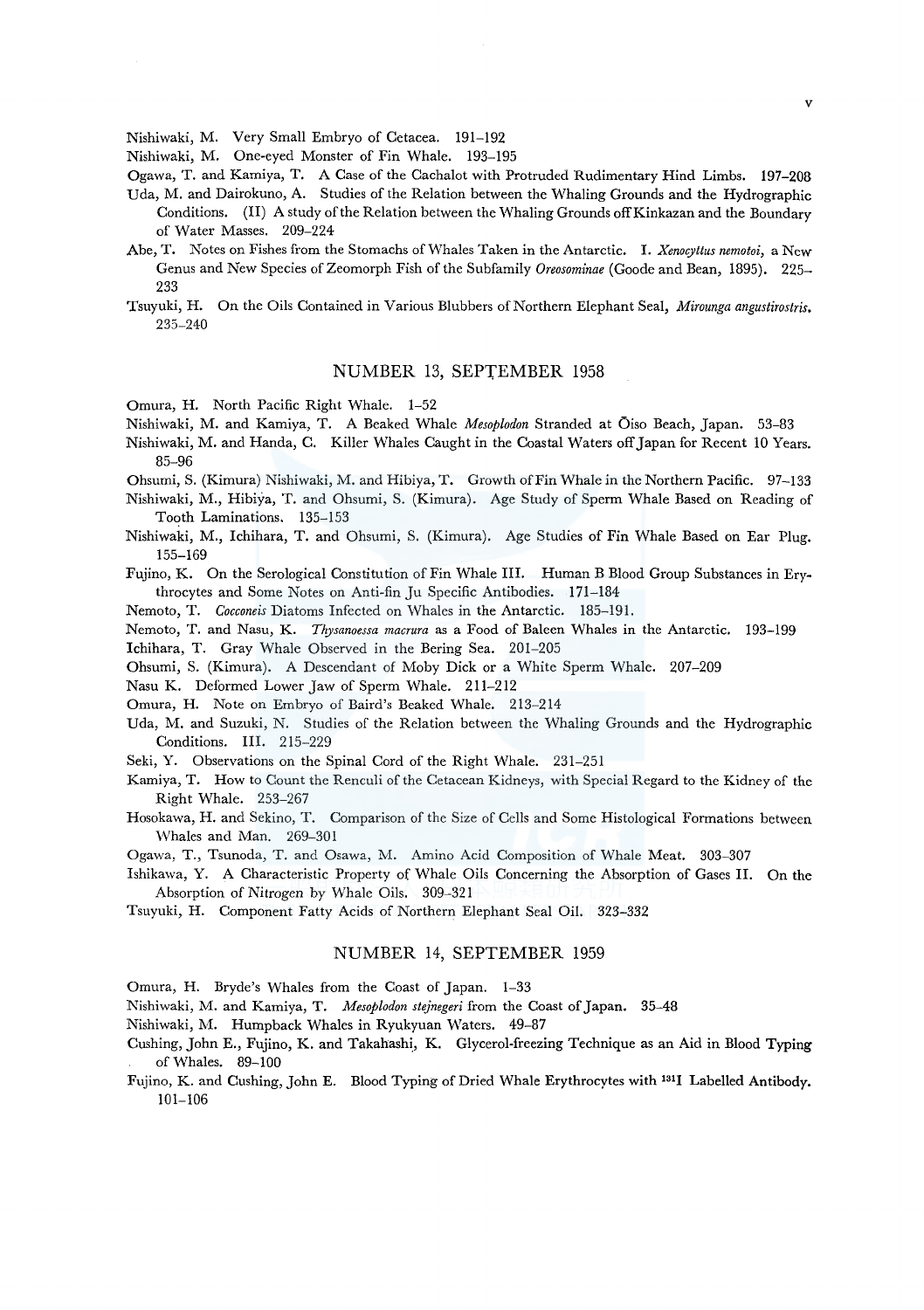lchihara, T. Formation Mechanism of Ear Plug in Baleen Whales in Relation to Glove-finger. 107-135 Nasu, K. Surface Water Condition in the Antarctic Whaling Pacific Area in 1956-57. 137-143 Ohsumi, S. (Kimura). A Deformed Fin Whale Fetus. 145-147 Nemoto, T. Food of Baleen Whales with Reference to Whale Movements. 149-290 Yamada; M. and Yoshizaki, F. Osseous Labyrinth of Cetacea. 291-304

Nakai, T. Distribution of Amino Acid in Proteins from Various Parts of Whale Body. 305-326

#### NUMBER 15, NOVEMBER 1960

Nishiwaki, M. Ryukyuan humpback whaling in 1960. 1-16

Ohsumi, S. Relative growth of the fin whale, *Balaenoptera physalus* (Linn.). 17-84

Fujino, K. Immunogenetic and marking approaches to identifying subpopulations of the North Pacific Whales. 85-142

Nasu, K. Oceanographic investigation in the Chukchi sea during the summer of 1958. 143-158

Tokita, K. and ECG Research Group. Electrocardiographical studies on Bottlenosed dolphin *(Trusiops truncatus).* 159-165

#### NUMBER 16, MARCH 1962

Omura, H. Bryde's whales occurs on the coast of Brazil. 1-5

Omura, H. Further information on Bryde's whales from the coast of Japan. 7-18

Nishiwaki, M. Ryukyuan whaling in 1961. 19-28

Nemoto, T. A secondary sexual character of fin whales. 29-34

Omura, H., Nishiwaki, M., lchihara, T. and Kasuya, T. Osteological note of a sperm whale. 35-45

lchihara, T. Prenatal dead foetus of baleen whales. 47-60

Nishiwaki, M. *Mesoplodon bowdoini* stranded at Akita beach, Sea of Japan. 61-77

Nishiwaki, M. Observation on two mandibles of Mesoplodon. 79-82

Sinclair, John. An early dolphin embryo *(Stenella caeruleoalbus)* in serial sections. 83-87

Nemoto, T. Food of ballen whales collected in recent Japanese antarctic whaling expeditions. 89-103

Uda, M. Subarctic oceanography in relation to whaling and salmon fisheries. 105-119

#### NUMBER 17, FEBRUARY 1963

Nishiwaki, M., Ohsumi, S. and Maeda, Y. Change of form in the sperm whale accompanied with growth.  $1 - 14$ 

Ohsumi, S., Kasuya, T. and Nishiwaki, M. The accumulation rate of dentinal growth layers in the maxillary tooth of the sperm whale. 15-35

Ichihara, T. Photometric method for counting laminae in ear plug of baleen whale. 37-48

Yoshikawa, T. and Suzuki, T. The lamination of the masseter of the humpback whale. 49-52

Fujino, K. Intra-uterine selection due to maternal-foetal incompatibility of blood type in the whales. 53-65

Cushing, J. E., Fujino, K. and Calaprice, N. The Ju blood typing system of the sperm whales and specific soluble substances. 67-77

Nemoto, T. New records of sperm whales with protruded rudimentary hind limbs. 79-81

Nemoto, T. and Nasu, K. Stones and other aliens in the stomachs of sperm whales in the Bering Sea. 83-91 Nishiwaki, M. Taxonomical consideration on *Genera* of *Delphinidae.* 93-103

Nasu, K. Oceanography and whaling ground in the subarctic region of the Pacific Ocean. !05-155

Nemoto, T. Some aspect of the distribution of *Calanus cristatus* and *C. plumchrus* in the Bering and its neighbouring waters, with reference to the feeding of baleen whales. 157-170

Tsuyuki, H. and Naruse, U. Studies on the oil of black right whale in the northern Pacific Ocean. 171-190 Yagi, T., Nishiwaki, M. and Nakajima, M. A preliminary study on method of time marking with lead-salt

and tetracycline on the teeth of northern fur seal. 191-195